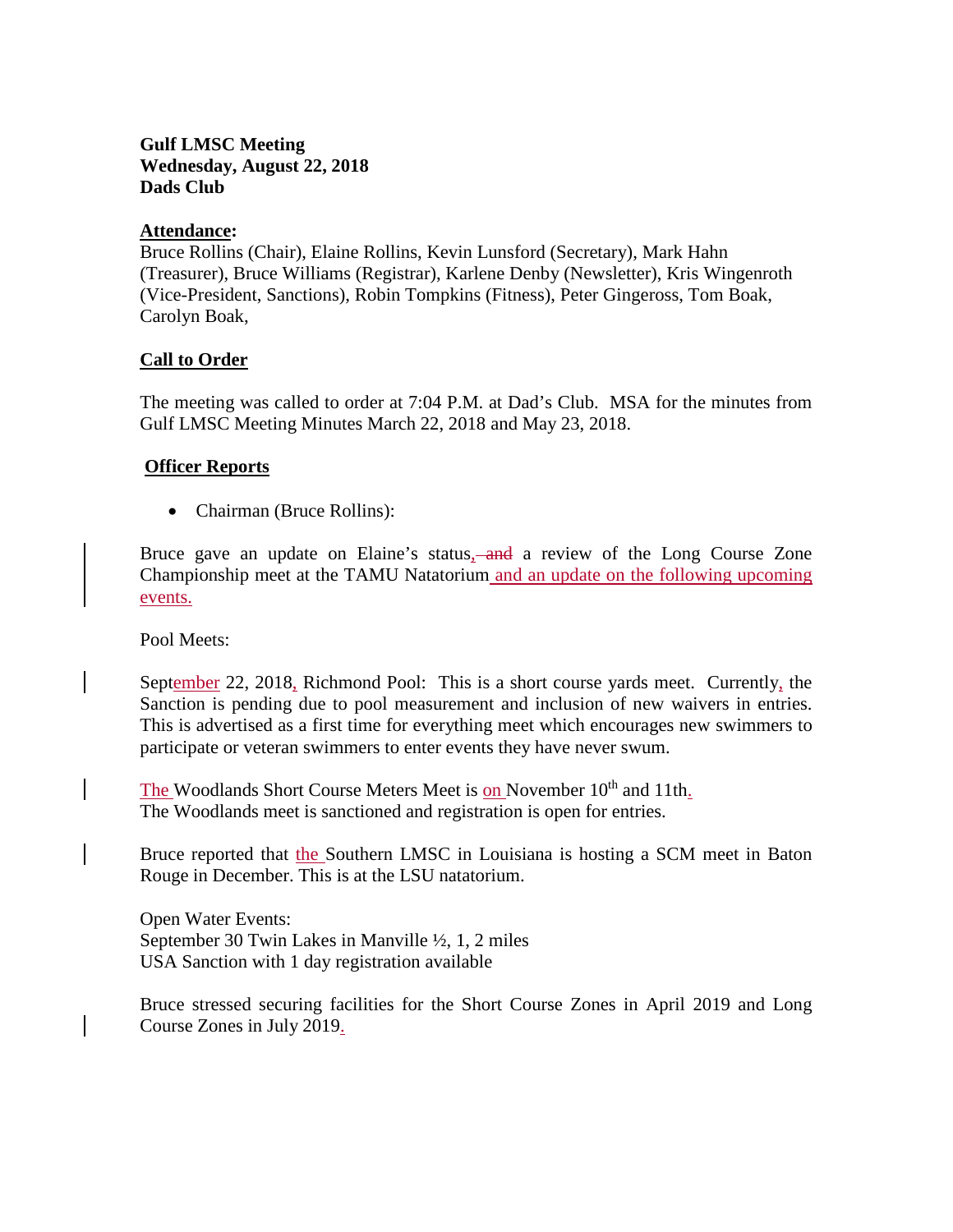- Vice-President Sanctions (Kris Wingenroth): No report
- Treasurer (Mark Hahn):

As of July 31, 2018, the ending cash balance of was \$25,253.19. This along with 3 certificates of deposits resulted infor a total of \$55,253.19. National USMS went to automatic deposit. There is still work needed on the bBudget with a preliminary draft of the budget needed for the October meeting.

- Secretary (Kevin Lunsford): No report
- Registrar (Bruce Williams):

#### Registration

As of August 22, 2018, there are 30 clubs with a total of 1,213 swimmers registered. There is new club named LJAC. The Gulf LMSC is down about 140 registered swimmers from last year. There was a discussion of age of swimmers. Some of the clubs do not require USMS registration. This is a national trend. There was also a discussion about what insurance USMS actually provides and whether that is this being communicated effectively to clubs and individuals.

There was a discussion about the Gulf LMSC paying for head coach USMS registration so such that communication with the coaches would beis easier.

- Top Ten Recorder (Stacy Eicks not present): No report
- Officials (Herb Schwab not present): No report
- Website Newsletter (Nicole Rembach, Karlene Denby):

Karlene does a great job with the newsletter. There was a discussion having a section of the new letter for honoring swimmers dealing with health issues or reporting a swimmers passing.

• Coaches/Fitness (Robin Tompkins):

#### Fitness Events: – Review and Upcoming

Robin gave recap of the Swim University: There were 112 participants which logged a total of 9,000 miles swum by all. Some of the shirts for participants need to be resent.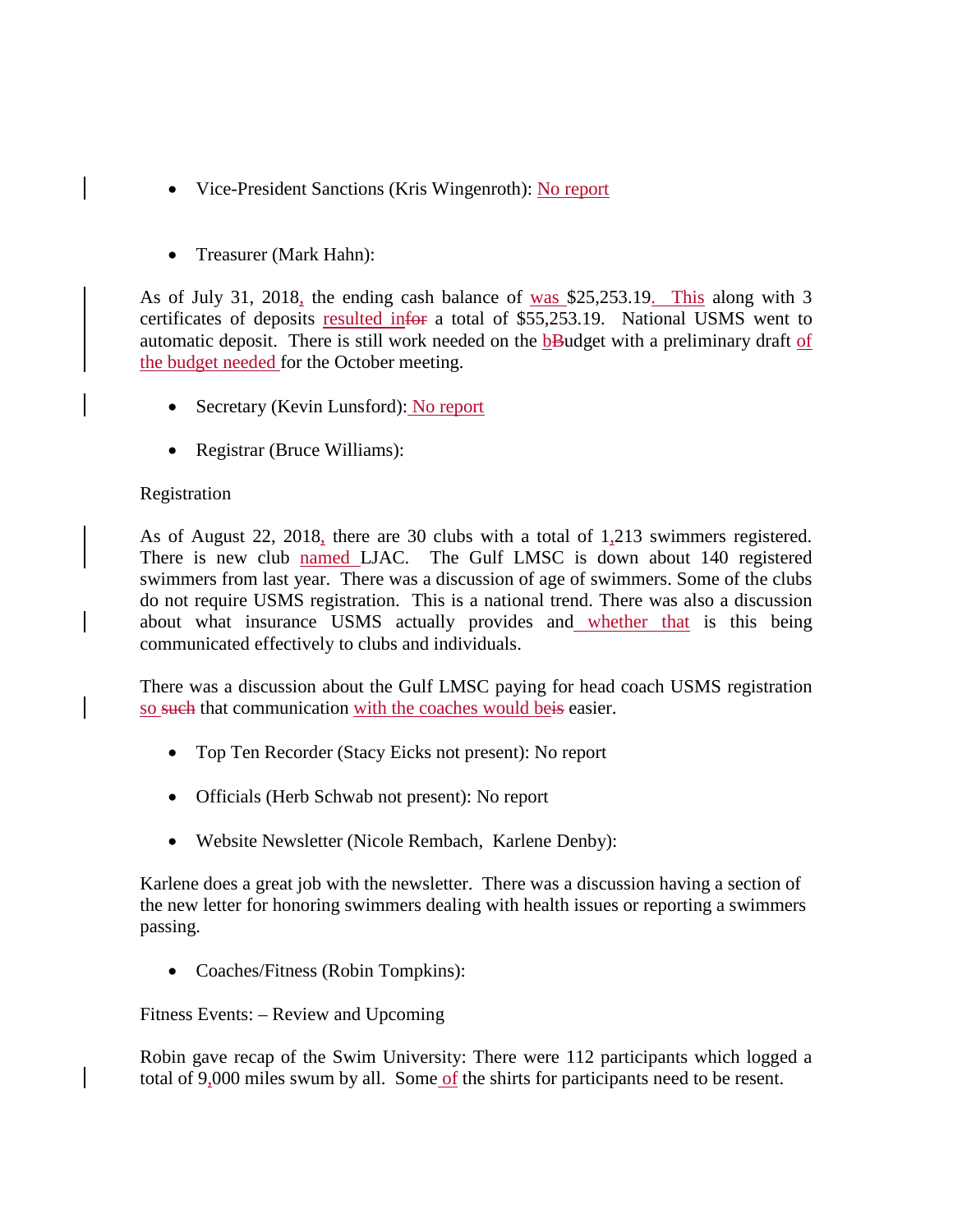The next fitness event is a 600 Swim for time for Gulf LMSC. This event runs from August 25 through September 29, 2018.

The National USMS Fitness event is the Mile Swim in November.

There was a discussion of how to communicate the **F**itness events to coaches and swimmers.

## **Old Business**

 $MSA$  for the Bylaw changes for Article V – Standing Committees under the section of Duties of the Committees.

6. Long Distance/Open Water Chair – The long distance/open water chair (LDOW chair) may name a committee as desired or needed. The LDOW chair shall work in coordination with event directors to ensure the safety and success of Gulf LMSC long distance and open water events. The chair shall review and evaluate sanction and recognition applications for long distance or open water events held in the Gulf jurisdiction. After approving such an application, the LDOW chair shall ensure that the sanction application is forwarded to the USMS National Office for approval of the safety plan. The LDOW chair shall keep a list of Gulf area USMS certified Safety Directors and Referees.

7. Fitness Chair – The fitness chair may name a committee as desired or needed. The fFitness chair shall promote the fitness, health, and lifestyle benefits of Masters Swimming. The fitness chair shall help develop and promote programs designed to benefit those members that are interested in the health and fitness benefits of Masters Swimming.

There was further discussion about the Emmett Hines Coaching award by Bruce.

#### **New Business**

Registration Fee for Gulf LMSC:

MSA for keeping the total Club and Individual fees for 2019 the same as 2018.

There was a discussion of the College Club Swimming and its relationship with USMS with regards to membership fees. There are about 4,700 members in about 150 clubs.

#### Annual Meeting

There was a discussion for the date of the **aAnnual** meeting being either November 14 or 21, 2018. It was agreed that the date for the annual meeting would be November 14, 2018.